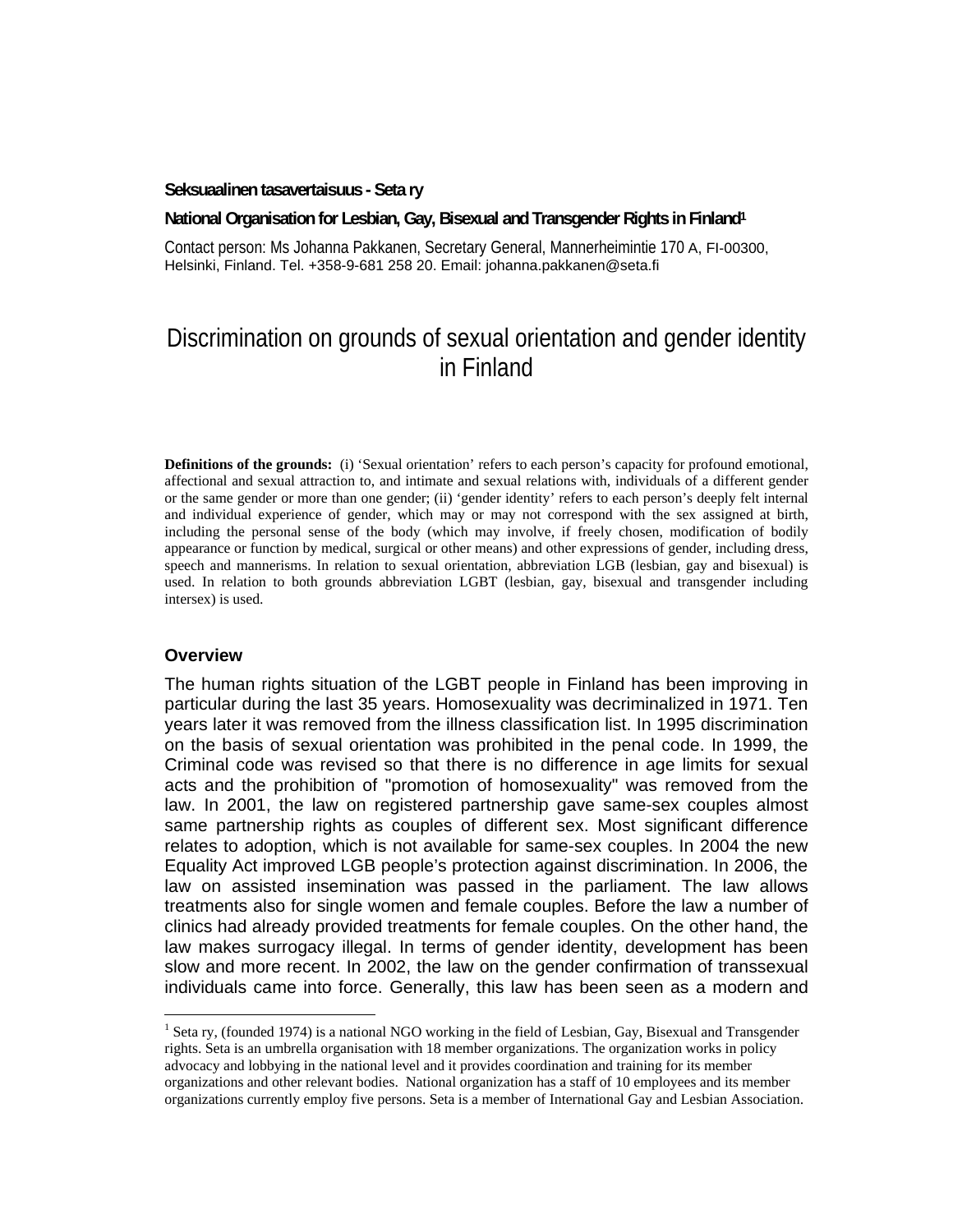advanced. The reviewed act on gender equality (2005) now also covers discrimination of transsexual persons.

Although the legal status and protection of the LGBT people has improved in Finland, some significant problems remain. This report address three key issue areas: (i) the rights to equality and non-discrimination; (ii) family and children's rights; and (iii) transgender and intersex rights. This report also attempts to move beyond the legal situation and issues. It shed some light to the everyday life of the LGBT people in Finland. In conjunction with the legislative discussion, the report presents some relevant recent research outcomes. It also discusses some issues which have emerged through the organisation's practical work on policy advocacy and lobbying, as well as training, youth and social work.

# **I The Rights to Equality and Non-discrimination**

According to the Finnish Constitution everyone is equal before the law. $2$  The equality before the law is enacted in the section 6 as well as the general prohibition of discrimination. Gender is mentioned in the actual law text. Sexual orientation falls clearly under the "other reason" as clarified in the documentation of the constitutional reform in 1998.

Discrimination is further prohibited in several Acts of which some -- such as criminal law -- clearly mention sexual orientation and gender.

Two key pieces of legislation governing discrimination based on sexual orientation is the **Equality Act (2004)**.<sup>3</sup> Discrimination based on gender identity and expression is partly governed by the **Act on Equality between Women and Men (1986/2005).4** Both acts have disadvantages.

The Act on Equality between Women and Men mentions only transsexual persons. The law should be rewritten to specify to what extent it and the work and powers of gender equality body (Ombudsman for Gender Equality) covers transgender people other than transsexuals.

The Equality Act provides different level of protection for different grounds. In terms of ethnic origin (or nationality) the scope of the law and the practical tools to prevent discrimination are wider than in terms of other grounds such as disability and sexual orientation. In the field of sexual orientation and disability the law only covers employment and education; in the field of field of ethnic origin it also covers goods and services. Moreover, the work and powers of the equality body (Ombudsman for Minority Rights) only covers ethnic origin and not sexual orientation.

Both laws are currently under review and the purpose of ongoing preparatory work is to address some of these issues.

There is clear evidence that discrimination based on sexual orientation and gender identity is a substantial problem in Finland. Results gained through a study

l

<sup>&</sup>lt;sup>2</sup> Available at: http://www.finlex.fi/en/laki/kaannokset/1999/en19990731

<sup>&</sup>lt;sup>3</sup> Available at: http://www.finlex.fi/en/laki/kaannokset/2004/en20040021

<sup>&</sup>lt;sup>4</sup> Available at: http://www.finlex.fi/ (no English version available)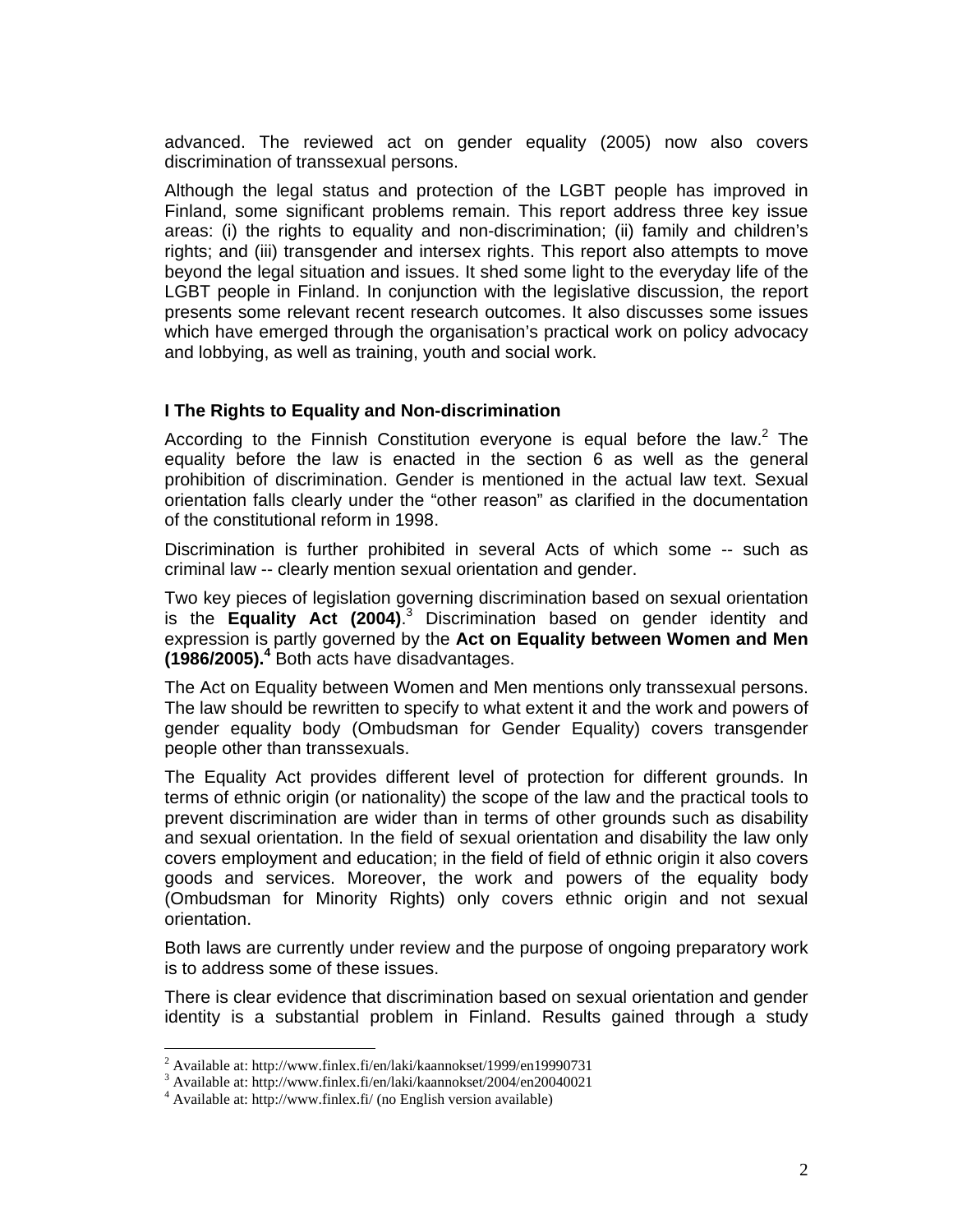focusing on working life in 2002-2003 are indicative of widespread discrimination faced by the LGBT people in their everyday life. 12 % of more than 700 LGB respondents had faced direct bullying at work place because of their sexual orientation. 8% of more than 100 transperson respondents had been bullied at work because of their gender identity. 6% had been called insulting names. In addition to that, almost half of the LGB respondents had faced insulting joking at the work place. Half of the respondents had not talked openly their orientation or same-sex relationship.<sup>5</sup>

## **The Lack of Adequate Information**

Effective anti-discrimination policy can only be based on adequate information on discrimination in society. In Finland, lack of information is often related to the lack of sufficient support systems and prevention programs. A national study of *Discrimination in Finland 2006* also regencies the problem: "In reforming the Nondiscrimination Act, it is essential to assure that an authorized representative or responsible authority is clearly defined for every ground of discrimination. Whatever the manner in which the monitoring is executed, it is essential to guarantee that the supervisory body or bodies have an independent position and sufficient resources to operate, as well as thorough expertise in every ground of discrimination."<sup>6</sup>

Some fields where there is a shortage of information based on research on population:

- The risk of LGBT people committing suicide. This concerns especially young people who, in several previous studies made in other countries, have been found to have a higher risk of suicidal behaviour. Even though the suicide rate in Finland is high, **so far no suicide prevention program has had a conscious LGBT angle**.
- Access to health care and health care information. There is no research on health issues of LGBT people (others than HIV and HIV related issues), such as issues concerning mental health and a heightened probability for lesbian women to attain certain gynaecological cancers and breast cancer (recognised in previous studies outside  $\textsf{Finland}$ ) $\prime$
- The prevalence of homo- and transfobic hate crimes in Finland
- The prevalence of domestic violence by and against LGBT people. **No support phone services or shelters for victims of violence are openly welcoming LGBT clients.**

 5 See Lehtonen, Jukka & Mustola, Kati (2004) *"Straight people don't tell, do they…?" Negotiating the boundaries of sexuality and gender at work*. Research Reports 2b/ 04. Ministry of Labour 2004. Available at: http://www.valt.helsinki.fi/sosio/tutkimus/equal/wwweng/publications.htm

<sup>6</sup> Lepola, Outi & Villa, Susan (eds.) Syrjintä Suomessa 2006. Ihmisoikeusliitto 2006. A summary in English included.

<sup>7</sup> See *Lesbian and Bisexual Women's Health: Common Concerns, Local Issues*. Ilga report. ILGA 2006. Available at:

http://doc.ilga.org/ilga/publications/publications\_in\_english/other\_publications/lesbian\_and\_bisexual\_wome n\_s\_health\_report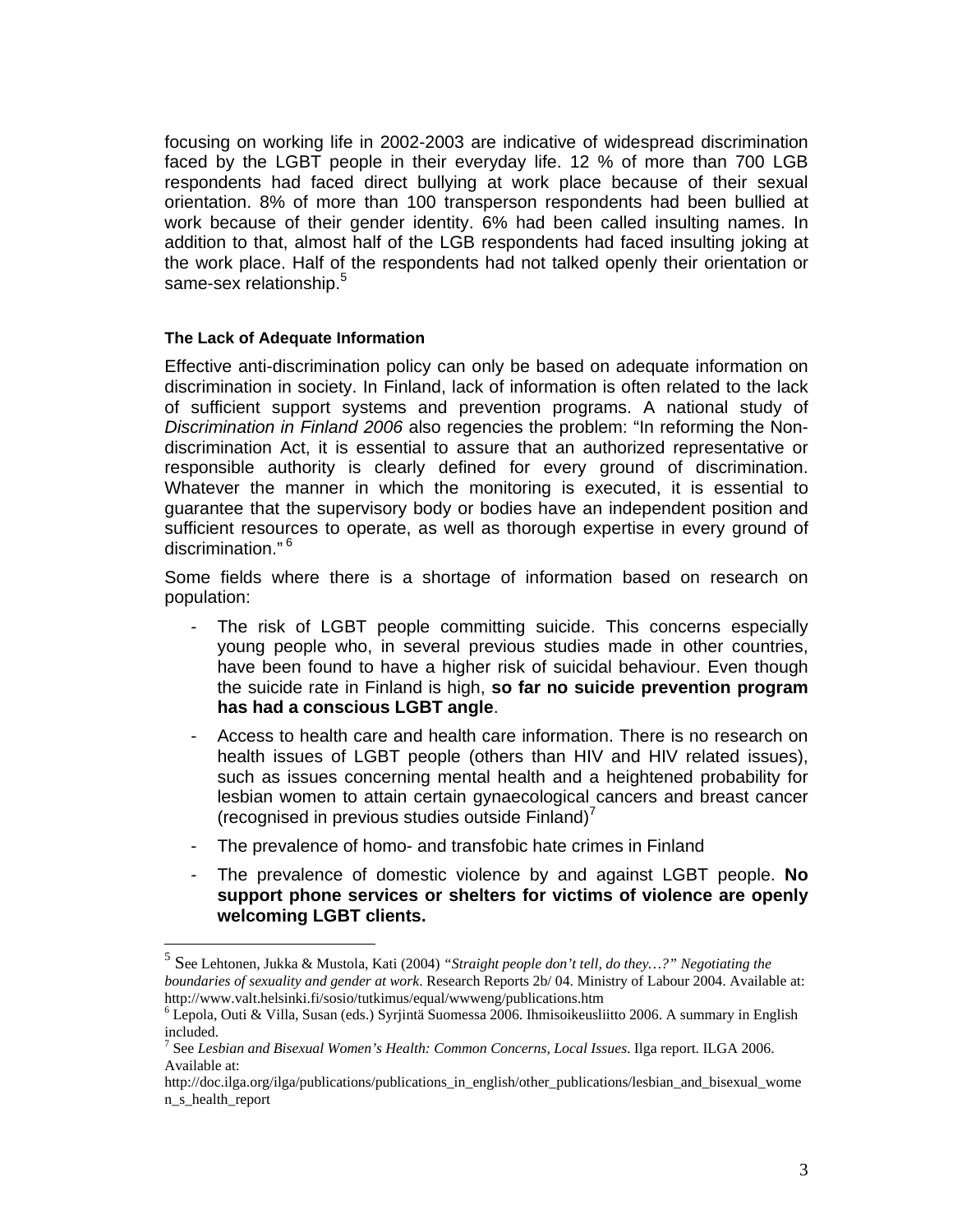- The prevalence of harassment in primary and secondary school system. $8$
- The special needs of elderly LGBT people $9$ .
- The special needs of disabled LGBT people
- The prevalence of multiple discrimination, for example discrimination simultaneously based on ethnic background and homosexuality

# **II Family and Children Rights**

In 2006 a new law on assisted insemination was passed in the Parliament. The law **allows** treatments of single women and lesbian couples. However, the rights of the children and families of the same-sex couples and other non-traditional parenting configurations face serious problems often based on discriminatory legislation.

The outcomes of the recent study on the so called Rainbow Families<sup>10</sup> suggest that there exist several different forms of LGBT families. In terms of children's rights, it is deeply problematic that the legislation merely recognizes traditional family configurations based on two opposite sex parents or a single parent.

The social parent of a child cannot become a legal parent through adoption if s/he is of the same sex than her/his partner, because of the adoption is not available for the same sex partners (see, Act on Registered Partnerships, Section 9).<sup>11</sup> Accordingly, children in these types of families are discriminated against on the basis of their parents' sexual orientation or gender identity. The children are not entitled to law binding parental protection such as welfare, support and heritage from both of their parents, as the children of different sex parents. Moreover, these families are not entitled to same public services and benefits as their family is not recognized in the law.

The evidence of the research points out that the discrimination faced by the rainbow families is substantial. For instance 19 % of respondents of the recent study had experienced discrimination in some services. The qualitative analysis of the research data as well as previous research suggests that discrimination is often based on the fact that the practices in social welfare and health services (including fertility clinic services) are designed for heterosexual nuclear families,

<sup>9</sup> On age and employment issues, for example the risk of early retirement, see Charpentier, Sari

"Heteronormativity and Working Life Course in the stories of People over the Age of 45" in Lehtonen, Jukka & Mustola, Kati (2004) *"Straight people don't tell, do they…?" Negotiating the boundaries of sexuality and gender at work.* Research Reports 2b/ 04. Ministry of Labor 2004. Available at: http://www.valt.helsinki.fi/sosio/tutkimus/equal/wwweng/publications.htm

<sup>10</sup> Aimed at lesbian, homosexual, bisexual transgender and non-heterosexual parents. Full research report in Finnish including summary in English available at:

http://www.seta.fi/perheprojekti/documents/suomalaisetsateenkaariperheet.pdf

 $\overline{a}$ 

<sup>8</sup> On heteronormativity in the school practices see Lehtonen, Jukka *Seksuaalisuus ja sukupuoli koulussa : Näkökulmana heteronormatiivisuus ja ei-heteroseksuaalisten nuorten kertomukset*. Yliopistopaino 2003. English summary included. Available at: https://oa.doria.fi/handle/10024/3430

 $11$  An unofficial translation of the Act by Ministry of Justice:

http://www.finlex.fi/pdf/saadkaan/E0010950.PDF